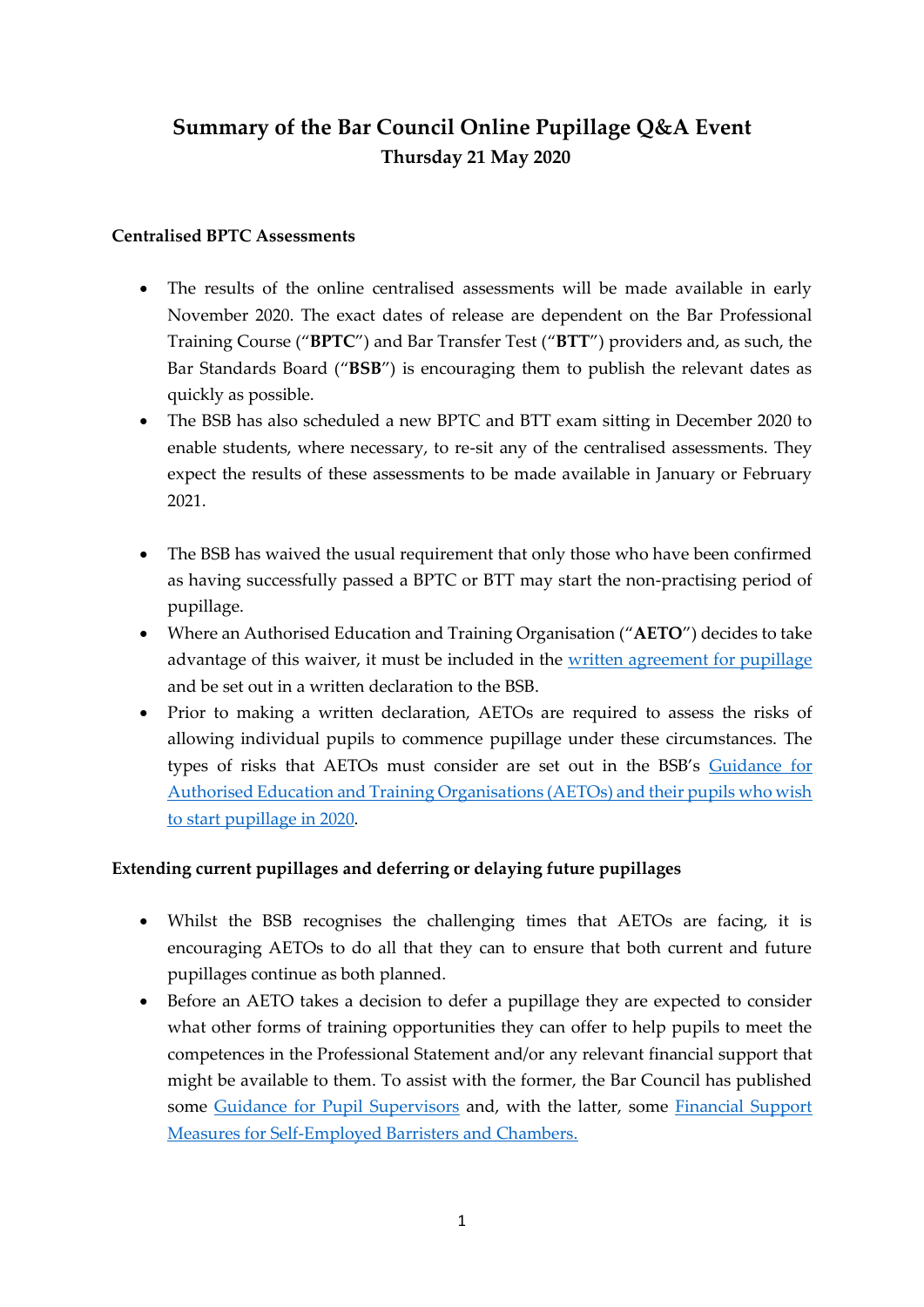- Where deferring a future pupillage is completely unavoidable, AETOs must contact [the BSB,](mailto:ROD_contingency_planning@barstandardsboard.org.uk?subject=Pupillage%20Deferral) explain why they have made the decision to defer and include any considerations that have been made in relation to other forms of training opportunities and/or financial support.
- The BSB are asking AETOs who are considering deferring the practising period for their current pupils to first consider taking a more flexible approach and review the ways in which their pupils might be able to gain the experience required in order to meet the competencies set out in the [Professional Statement.](https://www.barstandardsboard.org.uk/uploads/assets/a4556161-bd81-448d-874d40f3baaf8fe2/bsbprofessionalstatementandcompetences2016.pdf) It is possible for an AETO to be satisfied that a pupil can undertake their own advocacy even if during their second six they have not had the chance to do so. Examples of how pupils might gain alternative experience include allowing them to dial in to hearings and running virtual advocacy workshops and seminars for them.
- If at the end of the second six the AETO is not satisfied its pupil barrister(s) have met the Professional Statement Competencies to at least the Threshold Standard and feel the need to extend the pupillage, then they can at that stage contact the BSB. Where pupillage is extended, the pupil supervisor must set clear and measurable objectives as to what is expected of the pupil during the extended period. The AETO must notify the BSB of the new date that the pupil will be completing pupillage by completing the [Notification of Material Change in Pupillage](https://www.barstandardsboard.org.uk/uploads/assets/c7f469a8-66e7-4ed1-bbdd14727884050a/notificationofmaterialchangeinpupillageform2019.doc) form.
- Where extension or suspension is unavoidable, AETOS are obliged, under mandatory criterion 45.2 of the Authorisation Framework and rules C113-118 of the BSB Handbook to ensure that the pupil receives the minimum level of pupillage funding.
- The Bar Council's Pupillage Helpline is receiving a lot of calls from anxious pupils, both current and prospective, and it is therefore important for AETOs to take as transparent an approach as possible and to be ensure that those affected are communicated with regularly.

## **Effective supervision of pupil barristers**

- Following the Government's recent announcement regarding the new lockdown rules, HMCTS has begun to consider how "in person" court hearings can be best managed going forward and, as such, it is likely that we will start to see an increase in the numbers of pupil barristers in attendance.
- Whilst the sending of pupils to court is a decision for individual AETOs, the Bar Council suggests that they ought to exercise caution and be aware of the concerns that might be raised by their current cohort. AETOs do have a responsibility to ensure the health and wellbeing of their pupils and it is therefore important that they are reasonably satisfied of their safety when conducting hearings.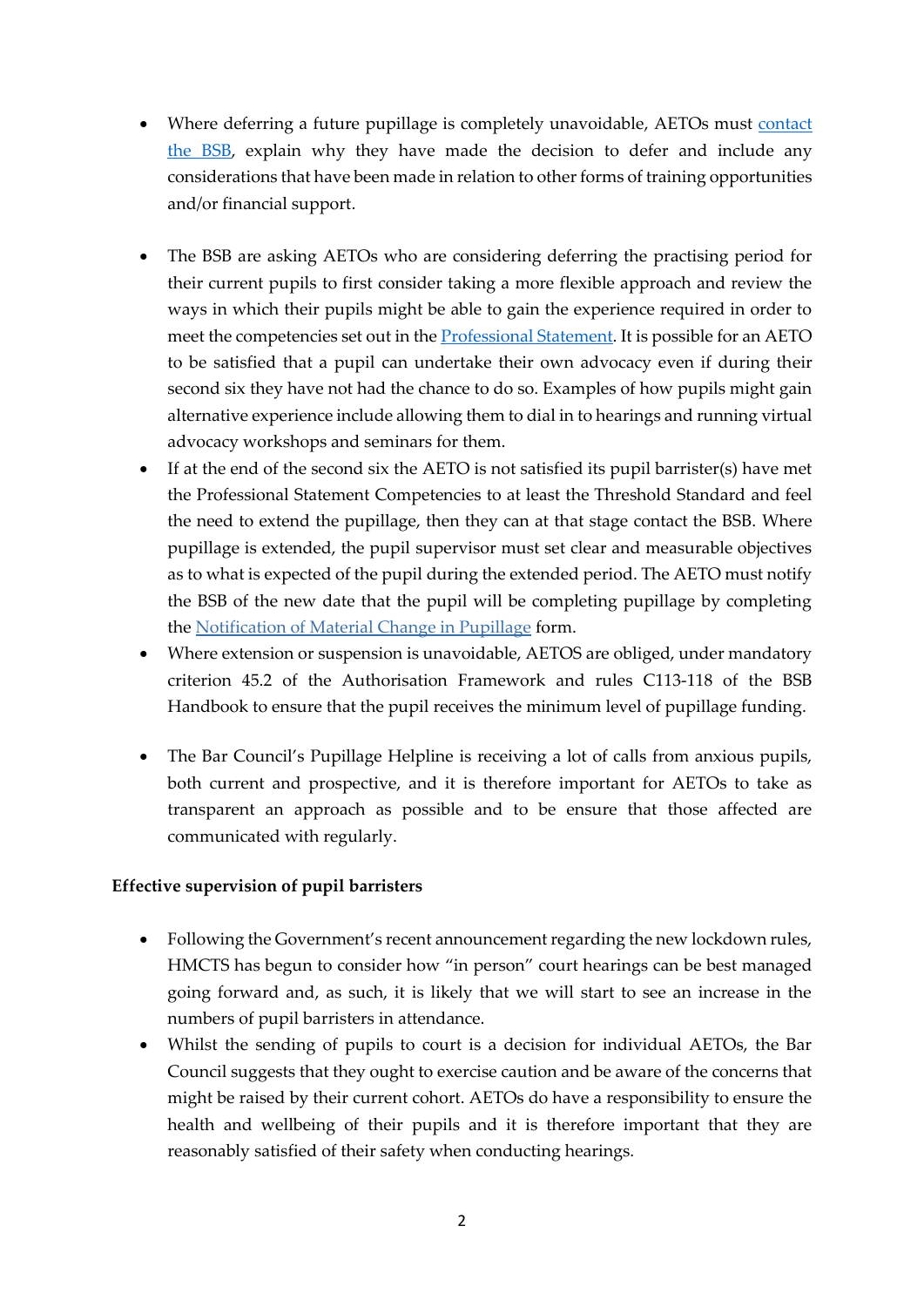- In the meantime, some AETOs report experiencing problems with pupils being allowed to dial in to hearings. It is important that they can as, for some, it is currently one of the only ways in which they are able to meet Professional Statement Competencies. It is suggested that, where pupil supervisors receive push-back on having them in attendance and it is appropriate to do so, they instead seek the authority of the presiding judge.
- It is recommended that AETOs spend some time implementing virtual advocacy exercises for their pupils and, indeed, many have done so already. Running online workshops can be useful both to the AETO, as a test of its pupils' skills, and to the pupil, as development tool. It is also suggested that AETOs ought not to be afraid of asking that their pupils undertake an exercise more than once, with a view to providing them with an opportunity to respond to feedback and, in doing so, demonstrate improvement.
- It has been suggested that AETOs might wish to share advocacy exercises with one another and, as such, the Bar Council's Education and Training Committee is now acting as a hub for the sharing of any such offers.
- Pupil supervisors must not be afraid of furnishing their pupils with feedback and must remember that, whilst difficult, constructively communicating with them the ways in which they might able to improve is going to be more helpful than not. Whilst it is not possible for pupils to see their supervisors on a regular basis it is suggested that regular virtual meetings be established between the two and that some of the time is used to discuss their performance against the Professional Statement Competencies.

## **Pupillage funding**

• Unfortunately, there is no central pot currently set aside for assisting pupil barristers. The Bar Council is currently in discussion with the Criminal and Family Law Bar Associations about recommending that the Government ought to pay for publicly funded pupillages in 2021. However, this stance will likely only be adopted should the Bar Council's current financial recommendations (which focus on self-employed barristers and chambers) fail.

#### **Pupillage recruitment and tenancy decisions**

• The Bar Council has recently reported that, when the Pupillage Gateway closed at 11:00 on Friday 7 February 2020, the site had processed 15,719 applications from 2,142 applicants, and there were 206 opportunities for pupillage available between 103 providers. In previous years, roughly 50% of pupillage providers have used the Pupillage Gateway to recruit, so it's important to note that a significant number of sets